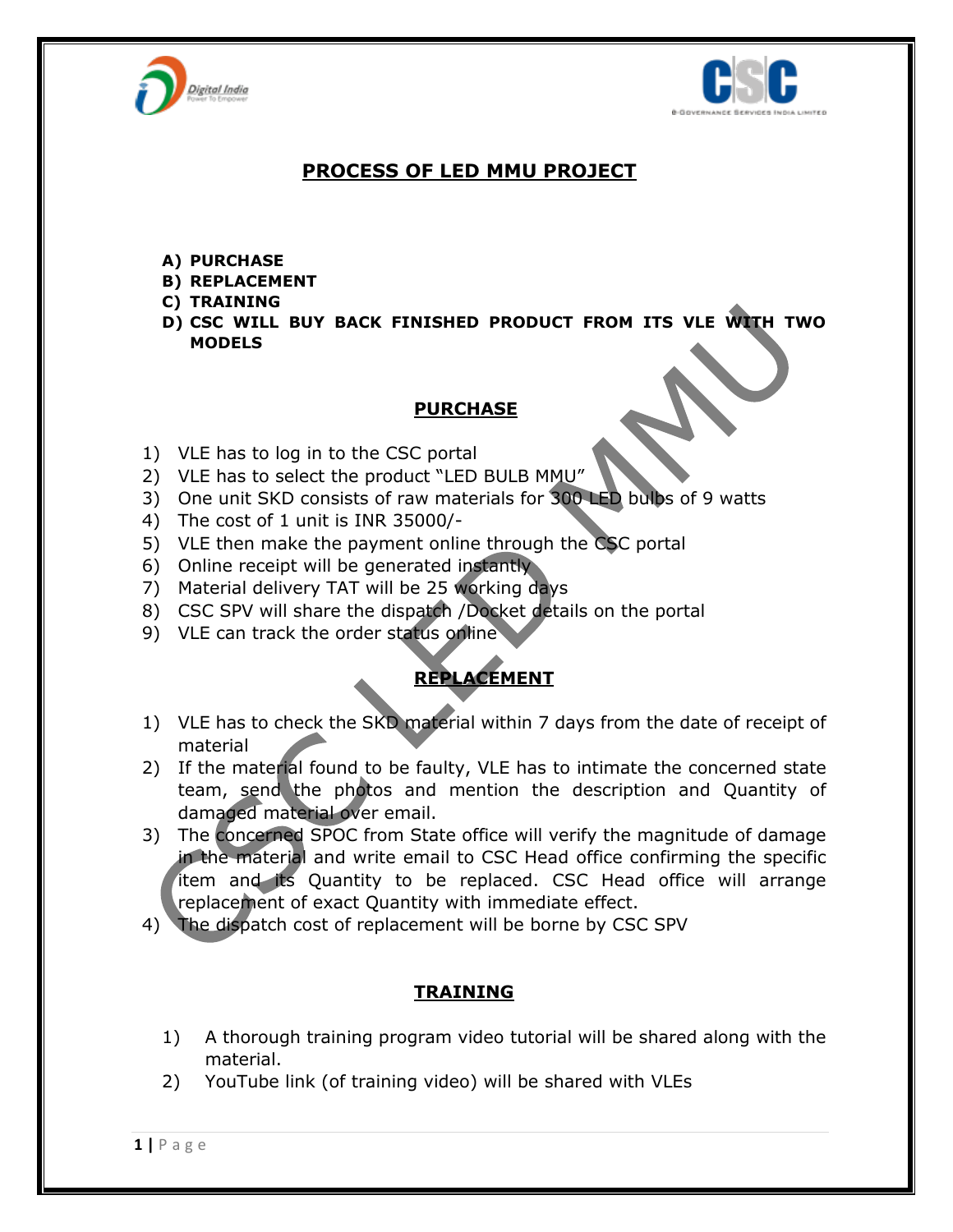



- 3) In case of any further doubt after watching the training videos, there will be a SPOC trainer whom can be contacted
- 4) If the doubt persists further, the VLE shall contact HO SPOC Trainer to resolve his doubts related to training

#### **CSC WILL BUY BACK FINISHED PRODUCT FROM ITS VLE WITH TWO MODELS**

### **A**. **Buy Back from Unit Order:**

- 1) VLE will put its finished product Quantity as per ordered unit on CSC Portal
- 2) After putting finished product Quantity details on portal VLE has to send its 50% of finished product to their state capital / Delhi HO on his own courier charge
- 3) CSC will test (Quality Check) all the finished product with testing rules and parameters. CSC will reject all the wrong manhandled products
- 4) If VLE wants his rejected bulbs back at his destination, CSC will send it back. Courier charges will be borne by VLE else CSC will destroy the rejected pieces
- 5) CSC will send confirmation email to VLE stating number of successfully qualified finished product for buyback.
- 6) Within 25 working days of confirmation, CSC will transfer the amount of buyback (Rs 63/- per bulb Inclusive GST) Quantity into VLEs account (in registered bank account with CSC ID).
- 7) Invoice should be raised by VLE in the name of CSC e-Governance as per his/her state GST rules

# **B**. **Buy Back from Raw Material Order:**

- 1) VLE will put its finished product Quantity (as per Raw material order) on CSC Portal
- After putting finished product Quantity details on portal VLE has to send its 25% of finished product to their state capital / Delhi HO on his own courier cost
- 3) CSC will test the entire finished products with testing rules and parameters. CSC will reject all the wrong manhandled products
- 4) If VLE wants his rejected bulbs back to him CSC will send it back. Courier charges will be borne by VLE else CSC will destroy the rejected pieces
- 5) CSC will send confirmation email to VLE stating number of successfully qualified finished product for buyback